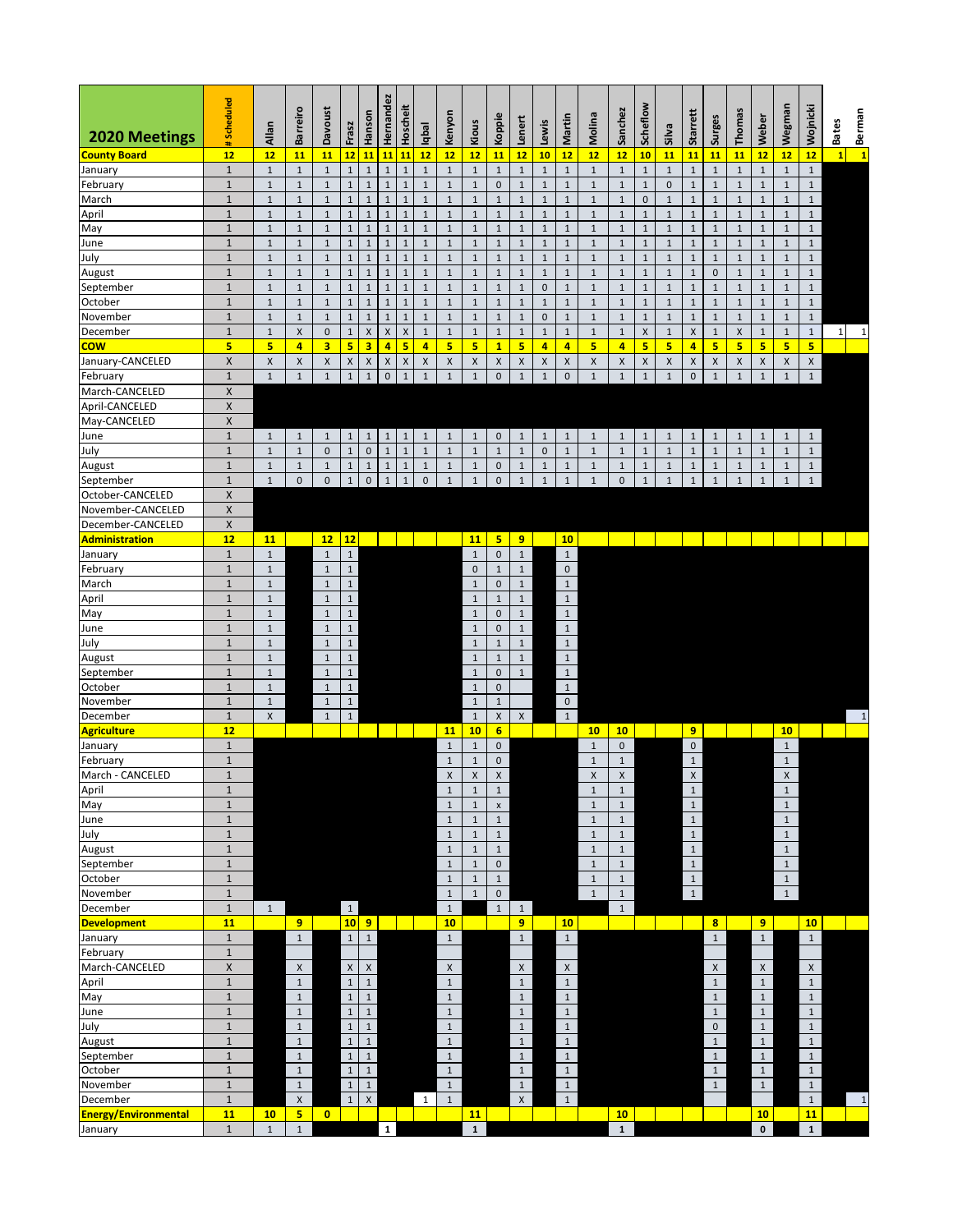| February                      | $\mathbf{1}$   | $\mathsf 0$  | $1\,$               |              |                                    | $\,1\,$                 |                              | $\mathbf 1$  |                       |                                                    |              | $\,1\,$                    |                         |                             |                                     | $\,1\,$            |                         | $\mathbf{1}$ |                 |
|-------------------------------|----------------|--------------|---------------------|--------------|------------------------------------|-------------------------|------------------------------|--------------|-----------------------|----------------------------------------------------|--------------|----------------------------|-------------------------|-----------------------------|-------------------------------------|--------------------|-------------------------|--------------|-----------------|
| March                         | $\mathbf 1$    | $\mathbf 1$  | $\mathsf{O}\xspace$ |              |                                    | $\mathbf 1$             |                              | $\mathbf 1$  |                       |                                                    |              | $1\,$                      |                         |                             |                                     | $\mathbf{1}$       |                         | $\mathbf{1}$ |                 |
| April-CANCELED                | $\pmb{\times}$ | $\mathsf X$  | $\mathsf X$         |              |                                    | $\mathsf X$             |                              | $\mathsf X$  |                       |                                                    |              | $\pmb{\mathsf{X}}$         |                         |                             |                                     | $\mathsf X$        |                         | X            |                 |
| May                           | $\mathbf{1}$   | $\,1\,$      | $\mathbf{1}$        |              |                                    | $\mathbf{1}$            |                              | $\mathbf{1}$ |                       |                                                    |              | $1\,$                      |                         |                             |                                     | $\mathbf{1}$       |                         | $\mathbf{1}$ |                 |
| June                          | $\mathbf 1$    | $\mathbf{1}$ | $\pmb{\times}$      |              |                                    | $\mathbf 1$             |                              | $\mathbf{1}$ |                       |                                                    |              | $\,1\,$                    |                         |                             |                                     | $\mathbf 1$        |                         | $\mathbf{1}$ |                 |
| July                          | $\mathbf 1$    | $\mathbf{1}$ | $\mathbf{1}$        |              |                                    | $\mathbf 1$             |                              | $\mathbf 1$  |                       |                                                    |              | $\,1\,$                    |                         |                             |                                     | $\mathbf 1$        |                         | $\mathbf 1$  |                 |
| August                        | $\mathbf 1$    | $\mathbf 1$  | $\mathbf 0$         |              |                                    | $\mathbf 1$             |                              | $\mathbf{1}$ |                       |                                                    |              | $\,1\,$                    |                         |                             |                                     | $\mathbf 1$        |                         | $\mathbf{1}$ |                 |
| September                     | $\mathbf 1$    | $\mathbf{1}$ | $\mathbf{1}$        |              |                                    | $\,$ 1 $\,$             |                              | $\mathbf 1$  |                       |                                                    |              | $1\,$                      |                         |                             |                                     | $1\,$              |                         | $\mathbf{1}$ |                 |
| October                       | $\mathbf{1}$   | $\mathbf 1$  | $\mathsf{O}\xspace$ |              |                                    | $\mathbf 1$             |                              | $\mathbf{1}$ |                       |                                                    |              | $\,1\,$                    |                         |                             |                                     | $\mathbf{1}$       |                         | $\mathbf{1}$ |                 |
|                               |                |              |                     |              |                                    |                         |                              |              |                       |                                                    |              |                            |                         |                             |                                     |                    |                         |              |                 |
| November                      | $\mathbf{1}$   | $\mathbf 1$  | $\mathbf 0$         |              |                                    | $\mathbf 0$             |                              | $1\,$        |                       |                                                    |              | $1\,$                      |                         |                             |                                     | $\mathbf{1}$       |                         | $\mathbf{1}$ |                 |
| December                      | $\mathbf 1$    | $\mathbf 1$  |                     |              |                                    |                         |                              | $1\,$        |                       |                                                    | $\mathbf{1}$ |                            |                         |                             |                                     | $\mathbf{1}$       |                         | $\mathbf{1}$ |                 |
| <b>Executive</b>              | 12             | 12           |                     |              | $11$ 10                            | 11                      | 9<br>12                      |              | 9                     | $\boldsymbol{8}$<br>11                             |              | 12                         | 10                      | 12                          | 9                                   | 12                 |                         | 12           |                 |
| January                       | $\mathbf 1$    | $\mathbf 1$  |                     |              | $\mathbf 1$<br>$\mathbf 1$         | $\,1\,$                 | $\mathbf 1$<br>$\mathbf 1$   |              | $\mathbf{1}$          | $\,1\,$<br>$\mathbf 1$                             |              | $1\,$                      | $\,1\,$                 | $1\,$                       | $1\,$                               | $\mathbf 1$        |                         | $\mathbf{1}$ |                 |
| February                      | $\mathbf 1$    | $\mathbf 1$  |                     |              | $\mathbf{1}$<br>$\mathbf{1}$       | $\mathbf 1$             | $\mathbf 1$<br>$\mathbf 1$   |              | $\mathsf{O}\xspace$   | $\mathbf{1}$<br>$\mathbf{1}$                       |              | $\mathbf 1$                | $1\,$                   | $\mathbf{1}$                | $1\,$                               | $\mathbf 1$        |                         | $\mathbf{1}$ |                 |
| March                         | $\mathbf 1$    | $\mathbf 1$  |                     |              | $\mathsf{O}\xspace$<br>$\mathbf 1$ | $\,1\,$                 | $\,1\,$<br>$1\,$             |              | $\mathbf{1}$          | $\mathbf 1$<br>$\mathbf{1}$                        |              | $1\,$                      | $\,1\,$                 | $\mathbf{1}$                | $\mathsf 0$                         | $\mathbf 1$        |                         | $\mathbf{1}$ |                 |
| April                         | $\mathbf 1$    | $\mathbf 1$  |                     |              | $\mathbf{1}$<br>$\mathbf{1}$       | $\,1\,$                 | $1\,$<br>$\mathbf{1}$        |              | $1\,$                 | 1<br>$\mathbf{1}$                                  |              | $1\,$                      | $\mathbf{1}$            | $\mathbf 1$                 | $\mathbf{1}$                        | $\mathbf{1}$       |                         | $\mathbf{1}$ |                 |
| May                           | $\mathbf 1$    | $\mathbf{1}$ |                     |              | $\mathbf 1$<br>$\mathbf{1}$        | $\,$ 1                  | $\,1\,$<br>$\mathbf{1}$      |              | $\,1\,$               | $1\,$<br>$\mathbf{1}$                              |              | $\,1\,$                    | $\,1\,$                 | $\mathbf{1}$                | $1\,$                               | $\mathbf 1$        |                         | $\mathbf{1}$ |                 |
| June                          | $\mathbf 1$    | $\mathbf 1$  |                     |              | $\,1\,$<br>$\mathbf{1}$            | $\mathbf 1$             | $\mathbf 0$<br>$\,1\,$       |              | $\mathbf 1$           | $\mathbf 1$<br>$\mathbf{1}$                        |              | $\,1\,$                    | $\mathbf 1$             | $\mathbf{1}$                | $1\,$                               | $\,1\,$            |                         | $\mathbf{1}$ |                 |
| July                          | $\mathbf 1$    | $\mathbf{1}$ |                     |              | $\mathbf 1$<br>$\mathbf{1}$        | $\,1\,$                 | $\pmb{0}$<br>$\mathbf 1$     |              | $1\,$                 | $\mathbf{1}$<br>$\mathbf{1}$                       |              | $\,1\,$                    | $\,1\,$                 | $\,1\,$                     | $\mathbf{1}$                        | $\mathbf 1$        |                         | $\mathbf{1}$ |                 |
|                               | $\mathbf 1$    | $\mathbf{1}$ |                     |              | $\,$ 1 $\,$<br>$\mathbf{1}$        | $\mathbf 1$             | $\,1\,$<br>$\mathbf 1$       |              | $\,1\,$               | $\mathbf{1}$<br>$\mathbf 0$                        |              | $1\,$                      | $\pmb{0}$               | $\mathbf{1}$                | $\mathsf 0$                         | $\,1\,$            |                         | $\mathbf{1}$ |                 |
| August                        | $\mathbf 1$    | $\mathbf 1$  |                     |              | $\,1\,$<br>$1\,$                   | $\,1\,$                 | $\mathbf 1$<br>$\mathbf 1$   |              | $\pmb{0}$             | $\mathbf{1}$<br>$\mathsf 0$                        |              | $\mathbf 1$                | $\,1\,$                 | $\mathbf 1$                 | $1\,$                               | $\mathbf 1$        |                         | $\mathbf{1}$ |                 |
| September                     | $\mathbf 1$    | $\mathbf{1}$ |                     |              | $\mathbf 0$<br>$\mathbf{1}$        | $\mathbf 1$             |                              |              | $\mathbf{1}$          | $\mathsf{O}\xspace$                                |              |                            |                         |                             |                                     |                    |                         |              |                 |
| October                       |                |              |                     |              |                                    |                         | $1\,$<br>$\mathbf{1}$        |              |                       | $\mathbf{1}$                                       |              | $\,1\,$                    | $1\,$                   | $\mathbf{1}$                | $\mathbf{1}$                        | $1\,$              |                         | $\mathbf{1}$ |                 |
| November                      | $\mathbf 1$    | $\mathbf 1$  |                     |              | $\,1\,$<br>$\mathbf{1}$            | $\mathbf 1$             | $\mathbf 1$<br>$\mathbf 1$   |              | $\mathbf 1$           | $\pmb{0}$<br>$\mathbf{1}$                          |              | $\,1\,$                    | $\,1\,$                 | $1\,$                       | $\mathbf{1}$                        | $\mathbf 1$        |                         | $\mathbf{1}$ |                 |
| December                      | $\mathbf 1$    | $\mathbf{1}$ |                     |              | $\mathbf{1}$                       |                         | $\mathbf 1$                  |              |                       | $\mathbf 1$                                        |              | $\,1\,$                    |                         | $\mathbf{1}$                |                                     | $\mathbf{1}$       |                         | $\mathbf{1}$ |                 |
| <b>Finance/Budget</b>         | 12             | 11           |                     |              |                                    | 11                      | 11                           |              | 12                    |                                                    |              | 11                         |                         | 11                          | 10                                  |                    |                         |              |                 |
| January                       | $\mathbf 1$    | $\mathbf 1$  |                     |              |                                    | $\mathbf 1$             | $\,1\,$                      |              | $\,1\,$               |                                                    |              | $\,1\,$                    |                         | $\,1\,$                     | $\mathbf 1$                         |                    |                         |              |                 |
| February                      | $\mathbf 1$    | $\mathbf{1}$ |                     |              |                                    | $\mathbf{1}$            | $\mathbf{1}$                 |              | $\mathbf{1}$          |                                                    |              | $1\,$                      |                         | $\mathsf 0$                 | $1\,$                               |                    |                         |              |                 |
| March                         | $\mathbf 1$    | $\mathbf 1$  |                     |              |                                    | $\,1\,$                 | $\mathbf{1}$                 |              | $\mathbf{1}$          |                                                    |              | $\mathbf 1$                |                         | $\mathbf 1$                 | $1\,$                               |                    |                         |              |                 |
| April                         | $\mathbf{1}$   | $\mathbf 1$  |                     |              |                                    | $\,1\,$                 | $\mathbf{1}$                 |              | $\mathbf{1}$          |                                                    |              | $1\,$                      |                         | $\mathbf{1}$                | $1\,$                               |                    |                         |              |                 |
| May                           | $\mathbf 1$    | $\mathbf{1}$ |                     |              |                                    | $\,1\,$                 | $\mathbf{1}$                 |              | $\mathbf{1}$          |                                                    |              | $\,1\,$                    |                         | $\mathbf{1}$                | $\mathbf 1$                         |                    |                         |              |                 |
| June                          | $\mathbf 1$    | $\mathbf{1}$ |                     |              |                                    | $\,1\,$                 | $\mathbf{1}$                 |              | $\mathbf{1}$          |                                                    |              | $\,1\,$                    |                         | $1\,$                       | $1\,$                               |                    |                         |              |                 |
| July                          | $\mathbf 1$    | $\mathbf 1$  |                     |              |                                    | $\,1\,$                 | $\mathbf 1$                  |              | $\mathbf{1}$          |                                                    |              | $\,1\,$                    |                         | $\mathbf{1}$                | $1\,$                               |                    |                         |              |                 |
| August                        | $\mathbf 1$    | $\mathbf 1$  |                     |              |                                    | $\mathbf{1}$            | $\mathbf 1$                  |              | $1\,$                 |                                                    |              | $1\,$                      |                         | $\mathbf 1$                 | $1\,$                               |                    |                         |              |                 |
| September                     | $\mathbf{1}$   | $\mathbf 1$  |                     |              |                                    | $\,1\,$                 | $\mathbf{1}$                 |              | $\mathbf{1}$          |                                                    |              | $1\,$                      |                         | $\mathbf{1}$                | $\mathbf{1}$                        |                    |                         |              |                 |
|                               |                |              |                     |              |                                    |                         |                              |              |                       |                                                    |              |                            |                         |                             |                                     |                    |                         |              |                 |
| October                       | $\mathbf{1}$   | $\,1\,$      |                     |              |                                    | $\,1\,$                 | $\mathbf{1}$                 |              | $\mathbf{1}$          |                                                    |              | $1\,$                      |                         | $\mathbf 1$<br>$\mathbf{1}$ | $\mathsf{O}\xspace$<br>$\mathbf{1}$ |                    |                         |              |                 |
| November                      | $\mathbf 1$    | $\mathbf{1}$ |                     |              |                                    |                         |                              |              |                       |                                                    |              |                            |                         |                             |                                     |                    |                         |              |                 |
|                               |                |              |                     |              |                                    | $\,1\,$                 | $\,1\,$                      |              | $\mathbf{1}$          |                                                    |              | $\mathbf{1}$               |                         |                             |                                     |                    |                         |              |                 |
| December                      | $\mathbf{1}$   | $\mathbf{0}$ |                     |              |                                    |                         |                              |              | $\mathbf{1}$          | 1                                                  |              | $\pmb{0}$                  |                         | $\mathbf{1}$                |                                     |                    |                         |              | $\mathbf{1}$    |
| <b>Human Services</b>         | 12             | 12           | 10 <sub>1</sub>     | 11           |                                    | $\overline{7}$          |                              |              | 11                    | $\overline{0}$                                     |              |                            |                         | 12                          |                                     |                    |                         |              |                 |
| January                       | $\mathbf 1$    | $\mathbf 1$  | $\mathbf{1}$        | $\,1\,$      |                                    | $1\,$                   |                              |              | $\mathbf{1}$          | $\mathbf 0$                                        |              |                            |                         | $\mathbf{1}$                |                                     |                    |                         |              |                 |
| February                      | $\mathbf 1$    | $\mathbf 1$  | $1\,$               | $\mathbf 1$  |                                    | $\mathsf{O}\xspace$     |                              |              | $\,1\,$               | $\mathsf{O}\xspace$                                |              |                            |                         | $\mathbf{1}$                |                                     |                    |                         |              |                 |
| March                         | $\mathbf{1}$   | $\mathbf 1$  | $\mathbf{1}$        | $1\,$        |                                    | $1\,$                   |                              |              | $\mathbf{1}$          | $\mathbf 0$                                        |              |                            |                         | $\mathbf{1}$                |                                     |                    |                         |              |                 |
| April                         | $\mathbf 1$    | $\mathbf 1$  | $1\,$               | $\mathbf 1$  |                                    | $\,1\,$                 |                              |              | $\,1\,$               | $\mathbf 0$                                        |              |                            |                         | $\mathbf{1}$                |                                     |                    |                         |              |                 |
| May                           | $\mathbf 1$    | $\mathbf 1$  | $\,1\,$             | $\mathbf 1$  |                                    | $\,1\,$                 |                              |              | $\mathbf 1$           | $\mathbf 0$                                        |              |                            |                         | $\mathbf{1}$                |                                     |                    |                         |              |                 |
| June                          | $\mathbf 1$    | $\mathbf 1$  | $1\,$               | $1\,$        |                                    |                         |                              |              | $\mathbf 1$           | $\mathbf 0$                                        |              |                            |                         | $\mathbf{1}$                |                                     |                    |                         |              |                 |
|                               | $\mathbf 1$    | $\mathbf 1$  | $\mathbf{1}$        |              |                                    | $\mathbf 1$             |                              |              |                       | $\mathbf 0$                                        |              |                            |                         | $\mathbf{1}$                |                                     |                    |                         |              |                 |
| July                          | $\mathbf 1$    | $\mathbf 1$  | $1\,$               | $\mathbf 1$  |                                    | $\mathbf 0$             |                              |              | $1\,$<br>$\mathbf{1}$ | $\mathbf 0$                                        |              |                            |                         | $\mathbf{1}$                |                                     |                    |                         |              |                 |
| August                        |                |              |                     | $\,1\,$      |                                    | $\mathbf 1$             |                              |              |                       |                                                    |              |                            |                         |                             |                                     |                    |                         |              |                 |
| September                     | $\mathbf 1$    | $\mathbf 1$  | $\mathbf 0$         | $\mathbf 1$  |                                    | $\mathbf{1}$            |                              |              | $1\,$                 | $\mathsf 0$                                        |              |                            |                         | $\mathbf{1}$                |                                     |                    |                         |              |                 |
| October                       | $\mathbf{1}$   | $\mathbf 1$  | $\,1\,$             | $\mathbf 1$  |                                    | $\mathbf 0$             |                              |              | $1\,$                 | $\pmb{0}$                                          |              |                            |                         | $\mathbf{1}$                |                                     |                    |                         |              |                 |
| November                      | $\mathbf{1}$   | $\mathbf{1}$ | $\mathbf 1$         | $\pmb{0}$    |                                    | $\overline{\mathbf{0}}$ |                              |              | $\mathbf 1$           | $\mathbf{0}$                                       |              |                            |                         | $\mathbf{1}$                |                                     |                    |                         |              |                 |
| December                      | $\,1\,$        | $\mathbf 1$  |                     | $\mathbf{1}$ |                                    |                         | $\mathbf{1}$<br>$\mathbf{1}$ |              |                       | $\mathsf{O}\xspace$                                |              |                            |                         | $\mathbf{1}$                |                                     |                    |                         |              | $1\overline{ }$ |
| <b>Jobs</b>                   | 11             |              | $\overline{7}$      |              |                                    |                         | 11                           |              |                       |                                                    | 11           |                            | $\overline{\mathbf{8}}$ |                             |                                     | $8 \mid 10$        | $\overline{\mathbf{8}}$ |              |                 |
| January                       | $1\,$          |              | $\mathbf{1}$        |              |                                    |                         | $\mathbf{1}$                 |              |                       |                                                    | $\mathbf{1}$ |                            | $\mathbf 1$             |                             | $\,1\,$                             | $\pmb{0}$          | $\mathbf{1}$            |              |                 |
| February                      | $\,1\,$        |              | $\mathbf{1}$        |              |                                    |                         | $\mathbf{1}$                 |              |                       |                                                    | $\mathbf{1}$ |                            | $1\,$                   |                             | $\mathsf{O}\xspace$                 | $1\,$              | $\mathbf{1}$            |              |                 |
| March                         | $\mathbf 1$    |              | $\mathbf 0$         |              |                                    |                         | $\mathbf{1}$                 |              |                       |                                                    | $\mathbf{1}$ |                            | $\pmb{0}$               |                             | $\,1\,$                             | $\,1\,$            | $\mathsf{O}\xspace$     |              |                 |
| April - CANCELED              | $\pmb{\times}$ |              | $\mathsf{X}$        |              |                                    |                         | $\mathsf X$                  |              |                       |                                                    | $\mathsf{X}$ |                            | $\mathsf X$             |                             | $\mathsf X$                         | $\pmb{\mathsf{X}}$ | $\mathsf X$             |              |                 |
| May                           | $\mathbf{1}$   |              | $\mathbf{1}$        |              |                                    |                         | $1\,$                        |              |                       |                                                    | $\mathbf{1}$ |                            | $\mathsf X$             |                             | $1\,$                               | $1\,$              | $\mathbf{1}$            |              |                 |
| June                          | $\,1\,$        |              | $\mathbf{1}$        |              |                                    |                         | $\mathbf{1}$                 |              |                       |                                                    | $\mathbf{1}$ |                            | $\mathbf 1$             |                             | $\mathbf{1}$                        | $\mathbf 1$        | $\mathbf{1}$            |              |                 |
| July                          | $\mathbf 1$    |              | $\mathbf{1}$        |              |                                    |                         | $\mathbf{1}$                 |              |                       |                                                    | $\mathbf{1}$ |                            | $\mathbf 1$             |                             | $1\,$                               | $\mathbf 1$        | $\mathsf{O}\xspace$     |              |                 |
| August                        | $\mathbf 1$    |              | $\mathbf{1}$        |              |                                    |                         | $\mathbf{1}$                 |              |                       |                                                    | $\mathbf{1}$ |                            |                         |                             | $\mathbf 1$                         | $\,1\,$            | $\mathbf{1}$            |              |                 |
|                               |                |              |                     |              |                                    |                         |                              |              |                       |                                                    |              |                            | $\mathbf 1$             |                             |                                     |                    |                         |              |                 |
| September                     | $\mathbf 1$    |              | $\mathbf{1}$        |              |                                    |                         | $\mathbf{1}$                 |              |                       |                                                    | $\mathbf{1}$ |                            | $\mathbf 1$             |                             | $1\,$                               | $1\,$              | $\mathbf{1}$            |              |                 |
| October                       | $\mathbf 1$    |              | $\mathbf 0$         |              |                                    |                         | $\mathbf{1}$                 |              |                       |                                                    | $\mathbf{1}$ |                            | $\overline{1}$          |                             | $\mathsf 0$                         | $\,1\,$            | $\mathbf{1}$            |              |                 |
| November                      | $\mathbf 1$    |              | $\mathbf 0$         |              |                                    |                         | $1\,$                        |              |                       |                                                    | $\mathbf{1}$ |                            | $1\,$                   |                             | $\mathbf 1$                         | $\mathbf 1$        | $\mathbf{1}$            |              |                 |
| December                      | $\mathbf 1$    |              |                     | $\mathbf{0}$ |                                    |                         | $\mathbf{1}$                 | $\mathbf{0}$ |                       | 1                                                  | $\mathbf{1}$ |                            |                         |                             |                                     | $\mathbf{1}$       |                         |              |                 |
| <b>Judicial/Public Safety</b> | 12             |              |                     |              |                                    |                         | 11<br>11                     |              | 12                    | $\overline{\mathbf{8}}$<br>10                      |              | 12                         |                         |                             | 10                                  |                    |                         |              |                 |
| January                       | $\mathbf{1}$   |              |                     |              |                                    |                         | $\,1\,$<br>$\mathbf 1$       |              | $\mathbf{1}$          | $1\,$<br>$\mathbf{1}$                              |              | $\mathbf 1$                |                         |                             | $1\,$                               |                    |                         |              |                 |
| February                      | $\mathbf 1$    |              |                     |              |                                    |                         | $\mathbf 1$<br>$\mathbf 1$   |              | $1\,$                 | $\mathbf{1}$<br>$\mathbf{0}$                       |              | $\mathbf 1$                |                         |                             | $\mathbf{1}$                        |                    |                         |              |                 |
| March                         | $\mathbf 1$    |              |                     |              |                                    |                         | $\mathbf{1}$<br>$\mathbf 1$  |              | $\mathbf{1}$          | $\mathsf{O}\xspace$<br>$\mathbf{1}$                |              | $\,1\,$                    |                         |                             | $\mathsf 0$                         |                    |                         |              |                 |
| April                         | $\mathbf 1$    |              |                     |              |                                    |                         | $\mathbf{1}$<br>$\mathbf 1$  |              | $\mathbf 1$           | $1\,$<br>$1\,$                                     |              | $1\,$                      |                         |                             | $1\,$                               |                    |                         |              |                 |
| May                           | $\mathbf 1$    |              |                     |              |                                    |                         | $1\,$<br>$\mathbf 1$         |              | $1\,$                 | $\mathbf 1$<br>$\mathbf{1}$                        |              | $\,1\,$                    |                         |                             | $\mathbf 1$                         |                    |                         |              |                 |
| June                          | $\mathbf 1$    |              |                     |              |                                    |                         | $\mathbf 1$<br>$\mathbf 1$   |              | $1\,$                 | $\mathbf{1}$<br>$\mathbf{1}$                       |              | $\,1\,$                    |                         |                             | $\mathbf 1$                         |                    |                         |              |                 |
| July                          | $\mathbf{1}$   |              |                     |              |                                    |                         | $\,1\,$<br>$\mathbf 1$       |              | $\,1\,$               | $\mathbf 1$                                        |              |                            |                         |                             | $\mathbf 1$                         |                    |                         |              |                 |
| August                        | $\mathbf 1$    |              |                     |              |                                    |                         | $\mathbf 1$<br>$\mathbf{1}$  |              | $\mathbf{1}$          | $\mathbf 1$<br>$\mathsf{O}\xspace$<br>$\mathbf{1}$ |              | $\mathbf 1$<br>$\mathbf 1$ |                         |                             | $\mathbf{1}$                        |                    |                         |              |                 |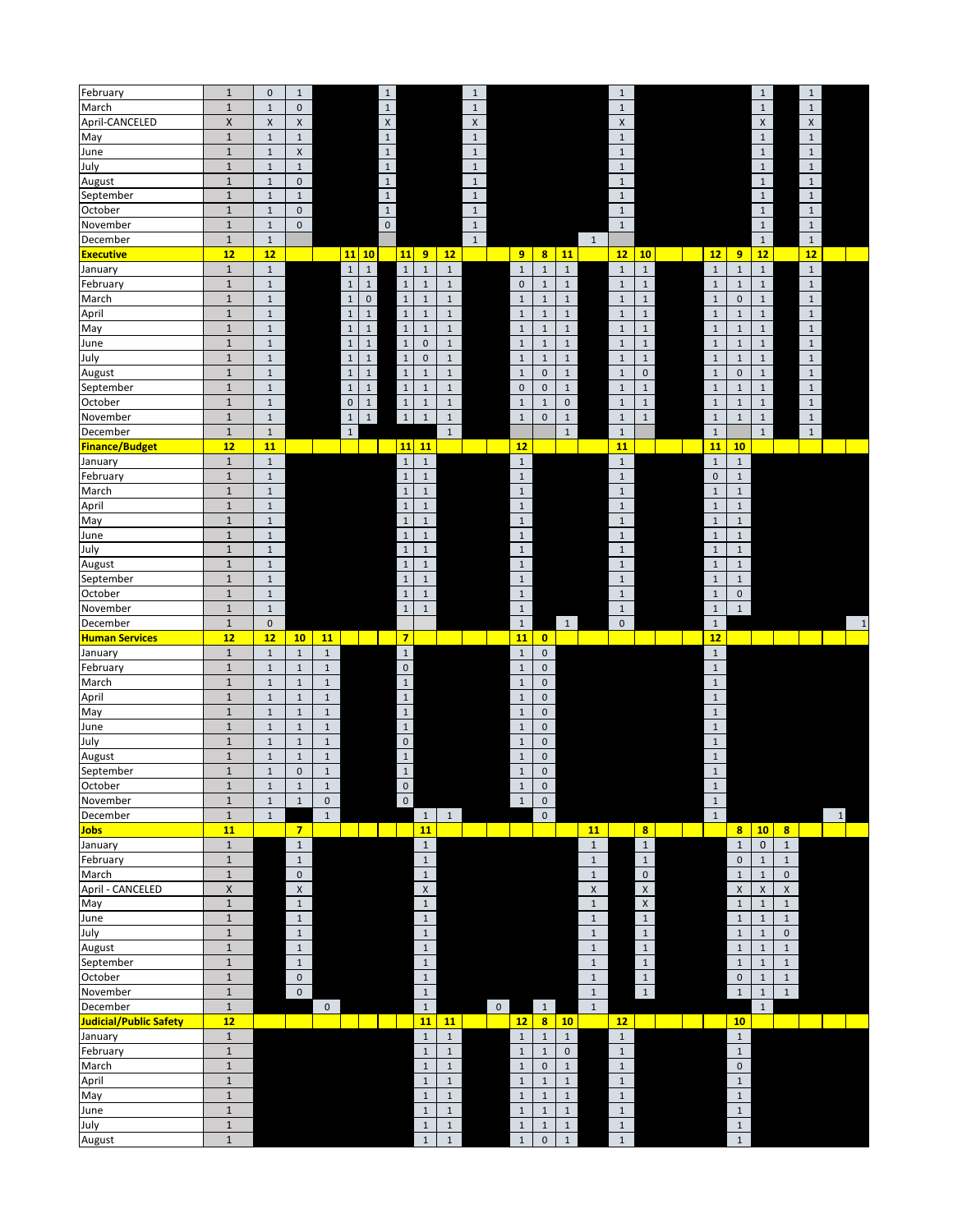| September                         | $\mathbf 1$  |             |    |                   |                |              |                     | $\mathbf 1$         | $\,1\,$            |                    |                     | $\mathbf{1}$ | $\mathbf{1}$        | $1\,$               |       | $\,1\,$      |              |                     |              |                | $\,1\,$      |                             |    |                      |             |              |
|-----------------------------------|--------------|-------------|----|-------------------|----------------|--------------|---------------------|---------------------|--------------------|--------------------|---------------------|--------------|---------------------|---------------------|-------|--------------|--------------|---------------------|--------------|----------------|--------------|-----------------------------|----|----------------------|-------------|--------------|
| October                           | $\mathbf 1$  |             |    |                   |                |              |                     | $1\,$               | $\mathbf 1$        |                    |                     | $1\,$        | $\mathbf{1}$        | $\mathbf{1}$        |       | $\mathbf 1$  |              |                     |              |                | $\,1\,$      |                             |    |                      |             |              |
| November                          | $\mathbf{1}$ |             |    |                   |                |              |                     | $\mathbf{1}$        | $\mathbf{1}$       |                    |                     | $\mathbf{1}$ | $\mathbf 0$         | $\mathbf{1}$        |       | $1\,$        |              |                     |              |                | $\mathbf{1}$ |                             |    |                      |             |              |
| December                          | $\mathbf 1$  |             |    | $\mathbf{1}$      |                |              |                     |                     |                    |                    |                     | $1\,$        |                     |                     | $1\,$ | $1\,$        |              |                     |              |                |              |                             |    |                      |             |              |
| Legislative                       | 12           |             |    |                   |                | 10           | $\overline{9}$      | 5 <sub>1</sub>      |                    |                    |                     |              | 9                   |                     |       | 9            |              |                     |              | 7 <sup>7</sup> |              | 9 <sup>°</sup>              |    |                      |             |              |
| January                           | $\,1\,$      |             |    |                   |                | $\,1\,$      | $\mathbf 1$         | $\mathbf 0$         |                    |                    |                     |              | $\mathbf 1$         |                     |       | $1\,$        |              |                     |              | $\mathbf 0$    |              | $\mathbf{1}$                |    |                      |             |              |
| February                          | $\mathbf 1$  |             |    |                   |                | $\,1\,$      | $\pmb{0}$           | $\mathsf{O}\xspace$ |                    |                    |                     |              | $\mathbf{1}$        |                     |       | $\pmb{0}$    |              |                     |              | $\mathbf{1}$   |              | $\mathbf{0}$                |    |                      |             |              |
| March                             | $\mathbf 1$  |             |    |                   |                |              |                     |                     |                    |                    |                     |              |                     |                     |       |              |              |                     |              |                |              |                             |    |                      |             |              |
| April                             | $\,1\,$      |             |    |                   |                | $\mathbf{1}$ | $1\,$               | 0                   |                    |                    |                     |              | $\mathbf{1}$        |                     |       | $\mathbf{1}$ |              |                     |              | $\mathbf{1}$   |              | $\mathbf{1}$                |    |                      |             |              |
| May                               | $\mathbf 1$  |             |    |                   |                | $\,1\,$      | $\,1\,$             | $\mathsf{O}\xspace$ |                    |                    |                     |              | $\mathbf 1$         |                     |       | $\,1\,$      |              |                     |              | $\mathbf{1}$   |              | $\mathbf{1}$                |    |                      |             |              |
| June                              | $\mathbf 1$  |             |    |                   |                | $\,1\,$      | $\mathbf 1$         | $\mathbf{1}$        |                    |                    |                     |              | $\mathbf 1$         |                     |       | $\,1\,$      |              |                     |              | $\mathbf{1}$   |              | $\mathbf 1$                 |    |                      |             |              |
| July                              | $\mathbf 1$  |             |    |                   |                | $\,1\,$      | $\,1\,$             | $\mathbf 1$         |                    |                    |                     |              | $1\,$               |                     |       | $1\,$        |              |                     |              | $\mathbf{1}$   |              | $\mathbf{1}$                |    |                      |             |              |
| August                            | $\mathbf 1$  |             |    |                   |                | $\,1\,$      | $\mathbf 1$         | $\mathbf{1}$        |                    |                    |                     |              | $\mathsf{O}\xspace$ |                     |       | $1\,$        |              |                     |              | $\mathbf 0$    |              | $\mathbf 1$                 |    |                      |             |              |
| September                         | $\mathbf 1$  |             |    |                   |                | $\,1\,$      | $\,1\,$             | $\mathbf 0$         |                    |                    |                     |              | $\mathbf 1$         |                     |       | $\mathbf 1$  |              |                     |              | $\mathbf 0$    |              | $\mathbf{1}$                |    |                      |             |              |
| October                           | $\mathbf 1$  |             |    |                   |                | $1\,$        | $\mathbf 1$         | $\mathbf 1$         |                    |                    |                     |              | $\mathbf{1}$        |                     |       | $1\,$        |              |                     |              | $\mathbf{1}$   |              | $\mathbf 1$                 |    |                      |             |              |
| November                          | $\mathbf 1$  |             |    |                   |                | $1\,$        | $\,1\,$             | $\mathbf 1$         |                    |                    |                     |              | $1\,$               |                     |       | $\,1\,$      |              |                     |              | $\mathbf{1}$   |              | $\mathbf{1}$                |    |                      |             |              |
| December                          | $\mathbf 1$  | $\mathbf 1$ |    |                   |                |              |                     |                     |                    |                    |                     |              |                     |                     |       |              |              | $\mathbf 1$         |              |                |              |                             |    |                      | $\mathbf 1$ | $\mathbf 1$  |
| <b>Public Health</b>              | 12           | 10          |    |                   |                |              |                     |                     | 11                 |                    |                     |              | 11                  |                     |       | 11           |              | 10                  |              |                | 10           | 12                          |    |                      |             |              |
| January                           | $\mathbf 1$  | $\,1\,$     |    |                   |                |              |                     |                     | $\,1\,$            |                    |                     |              | $\mathbf 1$         |                     |       | $\,1\,$      |              | 0                   |              |                | $\mathsf 0$  | $\mathbf 1$                 |    |                      |             |              |
|                                   | $\mathbf 1$  | $\mathbf 1$ |    |                   |                |              |                     |                     | $\mathbf{1}$       |                    |                     |              | $\mathbf 1$         |                     |       | $\mathbf{0}$ |              | $1\,$               |              |                | $1\,$        | $\mathbf 1$                 |    |                      |             |              |
| February                          | $\mathbf 1$  | $\pmb{0}$   |    |                   |                |              |                     |                     |                    |                    |                     |              |                     |                     |       |              |              |                     |              |                |              |                             |    |                      |             |              |
| March                             |              |             |    |                   |                |              |                     |                     | $\mathbf{1}$       |                    |                     |              | $\mathbf 1$         |                     |       | $\,1\,$      |              | $1\,$               |              |                | $1\,$        | $\mathbf{1}$                |    |                      |             |              |
| April                             | $\mathbf{1}$ | $\,1\,$     |    |                   |                |              |                     |                     | $\mathbf 1$        |                    |                     |              | $\mathbf 1$         |                     |       | $\mathbf{1}$ |              | $\mathbf{1}$        |              |                | $1\,$        | $\mathbf{1}$<br>$\mathbf 1$ |    |                      |             |              |
| May                               | $\mathbf 1$  | $\mathbf 1$ |    |                   |                |              |                     |                     | $\mathbf{1}$       |                    |                     |              | $1\,$               |                     |       | $1\,$        |              | $1\,$               |              |                | $\mathbf{1}$ |                             |    |                      |             |              |
| June                              | $\mathbf 1$  | $\,1\,$     |    |                   |                |              |                     |                     | $\mathbf{1}$       |                    |                     |              | $\mathbf 1$         |                     |       | $\,1\,$      |              | $1\,$               |              |                | $\,1\,$      | $\mathbf 1$                 |    |                      |             |              |
| July                              | $\,1\,$      | $\,1\,$     |    |                   |                |              |                     |                     | $\mathbf{1}$       |                    |                     |              | $\mathbf{1}$        |                     |       | $\mathbf{1}$ |              | $\mathbf{1}$        |              |                | $1\,$        | $\mathbf 1$                 |    |                      |             |              |
| August                            | $\mathbf 1$  | $\mathbf 1$ |    |                   |                |              |                     |                     | $\mathbf{1}$       |                    |                     |              | $\mathbf 0$         |                     |       | $1\,$        |              | $\,1\,$             |              |                | $\,1\,$      | $\mathbf{1}$                |    |                      |             |              |
| September                         | $\,1\,$      | $\mathbf 1$ |    |                   |                |              |                     |                     | $\mathbf{1}$       |                    |                     |              | $\mathbf{1}$        |                     |       | $1\,$        |              | $\mathsf{O}\xspace$ |              |                | $1\,$        | $\mathbf{1}$                |    |                      |             |              |
| October                           | $\mathbf{1}$ | $\mathbf 1$ |    |                   |                |              |                     |                     | $\mathbf{1}$       |                    |                     |              | $\mathbf{1}$        |                     |       | $\mathbf{1}$ |              | $\mathbf{1}$        |              |                | $\mathbf{1}$ | $\mathbf{1}$                |    |                      |             |              |
| November                          | $\,1\,$      | $\mathbf 1$ |    |                   |                |              |                     |                     | $1\,$              |                    |                     |              | $1\,$               |                     |       | $\mathbf{1}$ |              | $\,1\,$             |              |                | $\mathbf{1}$ | $1\,$                       |    |                      |             |              |
| December                          | $\mathbf 1$  |             |    |                   |                |              |                     |                     |                    |                    |                     |              | $1\,$               |                     |       | $1\,$        |              | $1\,$               |              |                |              | $1\,$                       |    |                      |             |              |
| <b>Public Service</b>             | 12           | 10          |    |                   |                |              | 9                   |                     |                    | 11                 | $\bf{8}$            |              |                     |                     |       |              | 11           | 11                  | 10           |                |              |                             |    |                      |             |              |
| January                           | $\mathbf 1$  | $\mathbf 1$ |    |                   |                |              | $\,1\,$             |                     |                    | $1\,$              | $\mathsf{O}\xspace$ |              |                     |                     |       |              | $\mathbf{1}$ | $1\,$               | $\pmb{0}$    |                |              |                             |    |                      |             |              |
| February                          | $\mathbf 1$  | $\,1\,$     |    |                   |                |              | $1\,$               |                     |                    | $1\,$              | $\mathbf 0$         |              |                     |                     |       |              | $\mathbf 1$  | $1\,$               | $\mathbf 1$  |                |              |                             |    |                      |             |              |
| March                             | $\mathbf{1}$ | $\,1\,$     |    |                   |                |              | $\mathsf{O}$        |                     |                    | $\mathbf{1}$       | $1\,$               |              |                     |                     |       |              | $\mathbf 1$  | $\mathbf{1}$        | $\mathbf{1}$ |                |              |                             |    |                      |             |              |
| April                             | $\mathbf 1$  | $\mathbf 1$ |    |                   |                |              | $\,1\,$             |                     |                    | $1\,$              | $\mathbf{1}$        |              |                     |                     |       |              | $\mathbf 1$  | $1\,$               | $\,1\,$      |                |              |                             |    |                      |             |              |
| May                               | $\mathbf 1$  | $\,1\,$     |    |                   |                |              | $\mathsf{O}\xspace$ |                     |                    | $\mathbf 1$        | $\mathbf{1}$        |              |                     |                     |       |              | $\mathbf 1$  | $\mathbf{1}$        | $\mathbf 1$  |                |              |                             |    |                      |             |              |
| June                              | $\mathbf 1$  | $\mathbf 1$ |    |                   |                |              | $\mathbf 1$         |                     |                    | $\mathbf{1}$       | $1\,$               |              |                     |                     |       |              | $\mathbf 1$  | $\mathbf{1}$        | $1\,$        |                |              |                             |    |                      |             |              |
| July                              | $\mathbf 1$  | $\mathbf 1$ |    |                   |                |              | $\,$ 1 $\,$         |                     |                    | $\,1\,$            | $\,1$               |              |                     |                     |       |              | $\mathbf{1}$ | $1\,$               | $\,1\,$      |                |              |                             |    |                      |             |              |
| August                            | $\mathbf 1$  | $\mathbf 1$ |    |                   |                |              | $\,1\,$             |                     |                    | $1\,$              | $\,1\,$             |              |                     |                     |       |              | $\mathbf 1$  | $1\,$               | $\,1\,$      |                |              |                             |    |                      |             |              |
| September                         | $\,1\,$      | $\,1\,$     |    |                   |                |              | $\mathbf 1$         |                     |                    | $\mathbf{1}$       | $\mathsf{O}\xspace$ |              |                     |                     |       |              | $\mathbf 1$  | $\mathbf{1}$        | $\mathbf{1}$ |                |              |                             |    |                      |             |              |
| October                           | $\,1\,$      | $\pmb{0}$   |    |                   |                |              | $\mathbf{1}$        |                     |                    | $1\,$              | $\mathbf 1$         |              |                     |                     |       |              | $\mathbf 1$  | $1\,$               | $\mathbf 1$  |                |              |                             |    |                      |             |              |
| November                          |              |             |    |                   |                |              |                     |                     |                    |                    |                     |              |                     |                     |       |              |              |                     |              |                |              |                             |    |                      |             |              |
|                                   | $\mathbf 1$  | $\mathbf 1$ |    |                   |                |              | $\overline{1}$      |                     |                    | $\mathbf{1}$       | $\mathbf 0$         |              |                     |                     |       |              | $\mathbf{1}$ | $\mathbf 1$         | $1\,$        |                |              |                             |    |                      |             |              |
| December                          | $\mathbf 1$  |             |    |                   |                |              |                     |                     |                    |                    | $1\,$               |              | $\mathbf{1}$        |                     |       |              |              | 0                   |              | $\mathbf{1}$   |              |                             |    | $\mathsf{O}\xspace$  |             |              |
| Transportation                    | 12           |             |    |                   | 12             | 9            |                     | 12                  | 12                 | 12                 |                     |              |                     | 10                  |       | 11           |              |                     |              |                |              | 11                          |    |                      |             |              |
|                                   | $\mathbf 1$  |             |    |                   | $1\,$          | $\pmb{0}$    |                     | $\mathbf{1}$        | $\,1\,$            | $\,1\,$            |                     |              |                     | $1\,$               |       | $\,1\,$      |              |                     |              |                |              | $\mathbf 1$                 |    |                      |             |              |
| January<br>February               | $\mathbf 1$  |             |    |                   | $\mathbf 1$    | $1\,$        |                     | $1\,$               | $\,1\,$            | $1\,$              |                     |              |                     | $\mathsf{O}\xspace$ |       | $1\,$        |              |                     |              |                |              |                             |    |                      |             |              |
|                                   | $\mathbf 1$  |             |    |                   | $\,1\,$        |              |                     | $\mathbf 1$         | $\mathbf 1$        | $\mathbf 1$        |                     |              |                     | $\mathsf{O}\xspace$ |       | $\,1\,$      |              |                     |              |                |              | $\mathbf 1$                 |    |                      |             |              |
| March                             |              |             |    |                   |                | $\,1\,$      |                     |                     |                    |                    |                     |              |                     |                     |       |              |              |                     |              |                |              | $\,1\,$                     |    |                      |             |              |
| April                             | $\mathbf 1$  |             |    |                   | $\mathbf{1}$   | $\mathbf{1}$ |                     | $\mathbf{1}$        | $\mathbf 1$        | $\mathbf{1}$       |                     |              |                     | $\mathbf{1}$        |       | $\,1\,$      |              |                     |              |                |              | $\mathbf{1}$                |    |                      |             |              |
| May                               | $\mathbf 1$  |             |    |                   | $\,1$          | $\mathbf{1}$ |                     | $1\,$               | $\mathbf{1}$       | $\mathbf{1}$       |                     |              |                     | $1\,$               |       | $\mathbf 1$  |              |                     |              |                |              | $\overline{1}$              |    |                      |             |              |
| June                              | $\,1\,$      |             |    |                   | $\,1\,$        | $\mathbf{0}$ |                     | $\mathbf 1$         | $\mathbf 1$        | $\mathbf{1}$       |                     |              |                     | $\mathbf{1}$        |       | $1\,$        |              |                     |              |                |              | $\mathbf 1$                 |    |                      |             |              |
| July                              | $\mathbf 1$  |             |    |                   | $\overline{1}$ | $\,$ 1       |                     | $\mathbf 1$         | $1\,$              | $\mathbf{1}$       |                     |              |                     | $\mathbf{1}$        |       | $1\,$        |              |                     |              |                |              | $1$                         |    |                      |             |              |
| August                            | $\mathbf 1$  |             |    |                   | $\,$ 1         | $\mathbf{1}$ |                     | $1\,$               | $\,$ 1 $\,$        | $1\,$              |                     |              |                     | $1\,$               |       | $\mathbf 1$  |              |                     |              |                |              | $\overline{1}$              |    |                      |             |              |
| September                         | $\mathbf{1}$ |             |    |                   | $\,$ 1 $\,$    | $\mathbf 1$  |                     | $1\,$               | $\mathbf{1}$       | $\mathbf{1}$       |                     |              |                     | $\mathbf{1}$        |       | $\mathbf{1}$ |              |                     |              |                |              | $\mathbf{1}$                |    |                      |             |              |
| October                           | $\mathbf 1$  |             |    |                   | $\overline{1}$ | $\mathbf{1}$ |                     | $\mathbf{1}$        | $\mathbf{1}$       | $\,$ 1 $\,$        |                     |              |                     | $1\,$               |       | $\,1\,$      |              |                     |              |                |              | $\overline{1}$              |    |                      |             |              |
| November                          | $\mathbf 1$  |             |    |                   | $\mathbf 1$    | $\mathbf{1}$ |                     | $\mathbf{1}$        | $\mathbf 1$        | $\mathbf 1$        |                     |              |                     | $1\,$               |       | $\mathbf 1$  |              |                     |              |                |              | $\mathbf{1}$                |    |                      |             |              |
| December<br><b>Total Attended</b> | $\,1\,$      | 93          | 46 | $\mathbf 0$<br>37 | $\mathbf 1$    |              | $62$ 52 33 45       | $\mathbf{1}$<br>75  | $\mathbf{1}$<br>84 | $\mathbf{1}$<br>72 | $\mathbf{1}$        | 79           | 50                  | $\mathbf{1}$<br>67  | 38    | $102$ 44     |              | 37 <sub>2</sub>     | 34           | 66             | 63           | 90                          | 35 | $\overline{0}$<br>50 |             | $\mathbf{1}$ |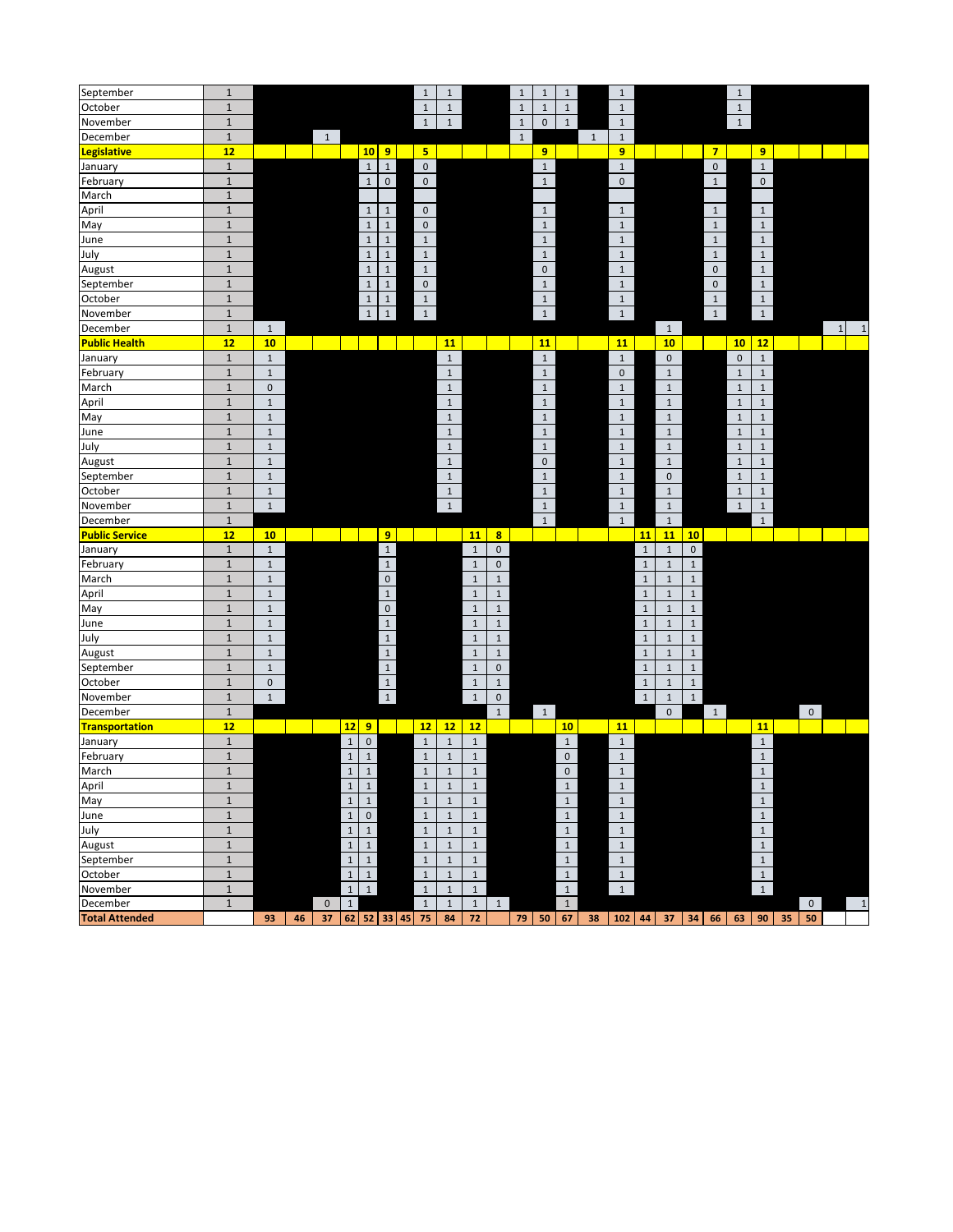

 $\Box$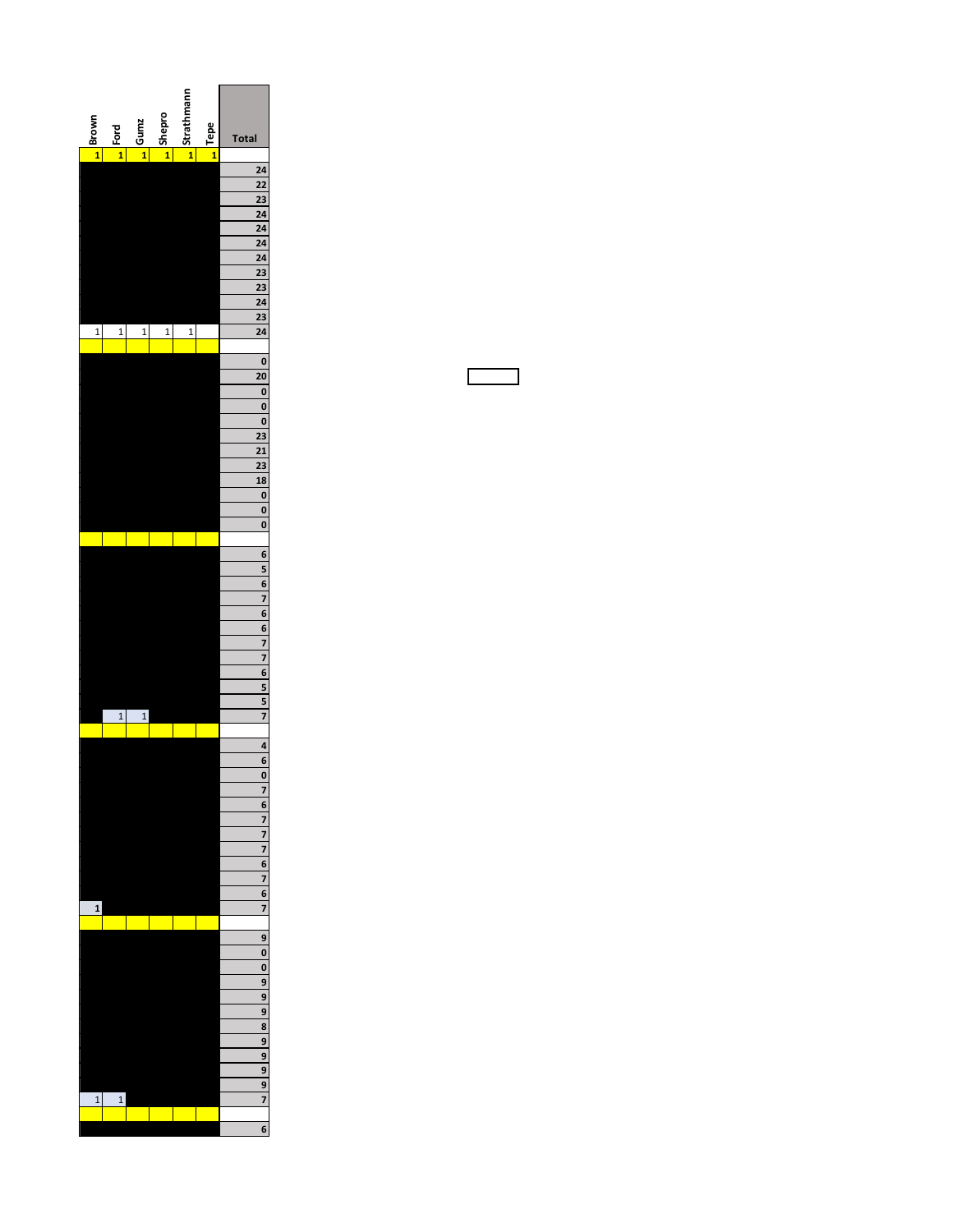